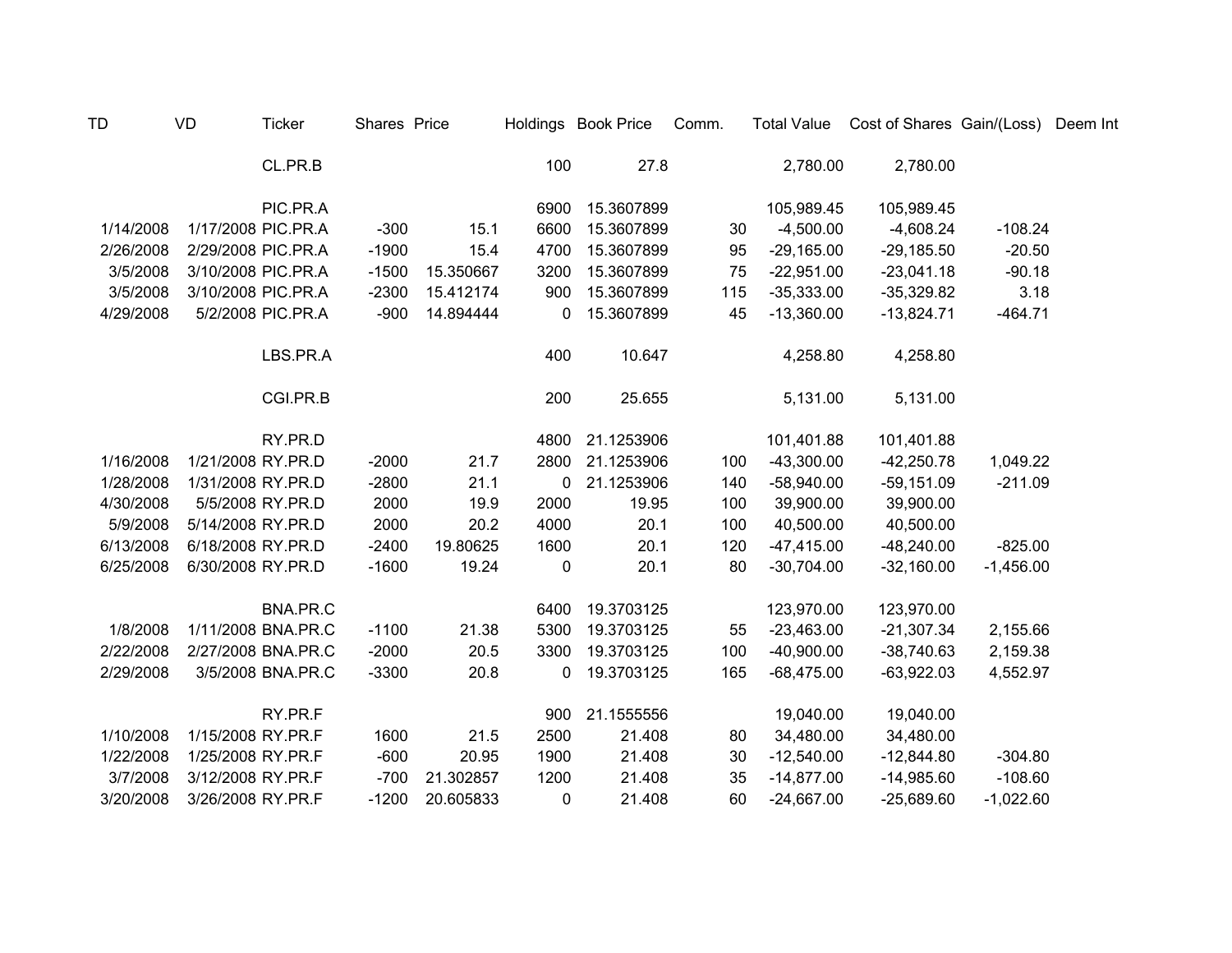|           | CIU.PR.A           |         |           | 3000         | 20.4246667 |     | 61,274.00    | 61,274.00     |             |
|-----------|--------------------|---------|-----------|--------------|------------|-----|--------------|---------------|-------------|
| 1/16/2008 | 1/21/2008 CIU.PR.A | 2000    | 21.1      | 5000         | 20.7148    | 100 | 42,300.00    | 42,300.00     |             |
| 2/5/2008  | 2/8/2008 CIU.PR.A  | $-800$  | 21.84     | 4200         | 20.7148    | 40  | $-17,432.00$ | $-16,571.84$  | 860.16      |
| 4/16/2008 | 4/21/2008 CIU.PR.A | $-200$  | 21.74     | 4000         | 20.7148    | 30  | $-4,318.00$  | $-4,142.96$   | 175.04      |
| 4/18/2008 | 4/23/2008 CIU.PR.A | $-1600$ | 21.50375  | 2400         | 20.7148    | 80  | $-34,326.00$ | $-33,143.68$  | 1,182.32    |
| 4/23/2008 | 4/28/2008 CIU.PR.A | $-1000$ | 21.7      | 1400         | 20.7148    | 50  | $-21,650.00$ | $-20,714.80$  | 935.20      |
| 4/24/2008 | 4/29/2008 CIU.PR.A | $-1400$ | 21.7      | 0            | 20.7148    | 70  | $-30,310.00$ | $-29,000.72$  | 1,309.28    |
|           | RY.PR.C            |         |           | 1600         | 21.06      |     | 33,696.00    | 33,696.00     |             |
| 1/10/2008 | 1/15/2008 RY.PR.C  | $-1600$ | 22.1      | $\pmb{0}$    | 21.06      | 80  | $-35,280.00$ | $-33,696.00$  | 1,584.00    |
| 4/17/2008 | 4/22/2008 RY.PR.C  | 2500    | 20.9936   | 2500         | 21.0436    | 125 | 52,609.00    | 52,609.00     |             |
| 4/21/2008 | 4/24/2008 RY.PR.C  | 1500    | 20.65     | 4000         | 20.91475   | 75  | 31,050.00    | 31,050.00     |             |
| 4/29/2008 | 5/2/2008 RY.PR.C   | 1000    | 20.319    | 5000         | 20.8056    | 50  | 20,369.00    | 20,369.00     |             |
| 6/18/2008 | 6/23/2008 RY.PR.C  | $-2300$ | 19.350435 | 2700         | 20.8056    | 115 | $-44,391.00$ | -47,852.88    | $-3,461.88$ |
| 6/18/2008 | 6/23/2008 RY.PR.C  | $-2700$ | 19.402593 | 0            | 20.8056    | 135 | $-52,252.00$ | $-56, 175.12$ | $-3,923.12$ |
|           | RY.PR.E            |         |           | 4100         | 20.6765851 |     | 84,774.00    | 84,774.00     |             |
| 1/22/2008 | 1/25/2008 RY.PR.E  | $-900$  | 21.05     | 3200         | 20.6765851 | 45  | $-18,900.00$ | $-18,608.93$  | 291.07      |
| 1/22/2008 | 1/25/2008 RY.PR.E  | $-1700$ | 20.954118 | 1500         | 20.6765851 | 85  | $-35,537.00$ | $-35,150.19$  | 386.81      |
| 1/23/2008 | 1/28/2008 RY.PR.E  | $-1500$ | 20.95     | $\mathbf{0}$ | 20.6765851 | 75  | $-31,350.00$ | $-31,014.88$  | 335.12      |
|           | BMO.PR.J           |         |           | 5000         | 20.9004    |     | 104,502.00   | 104,502.00    |             |
| 2/4/2008  | 2/7/2008 BMO.PR.J  | $-1200$ | 21.1575   | 3800         | 20.9004    | 60  | $-25,329.00$ | $-25,080.48$  | 248.52      |
| 2/13/2008 | 2/19/2008 BMO.PR.J | 1000    | 21.48     | 4800         | 21.0315667 | 50  | 21,530.00    | 21,530.00     |             |
| 5/7/2008  | 5/12/2008 BMO.PR.J | $-1500$ | 20.27     | 3300         | 21.0315667 | 75  | $-30,330.00$ | $-31,547.35$  | $-1,217.35$ |
| 5/8/2008  | 5/13/2008 BMO.PR.J | $-1600$ | 20.23     | 1700         | 21.0315667 | 80  | $-32,288.00$ | $-33,650.51$  | $-1,362.51$ |
| 5/22/2008 | 5/27/2008 BMO.PR.J | 2000    | 20.23     | 3700         | 20.6253144 | 100 | 40,560.00    | 40,560.00     |             |
| 6/12/2008 | 6/17/2008 BMO.PR.J | $-1000$ | 19.9      | 2700         | 20.6253144 | 50  | $-19,850.00$ | $-20,625.31$  | $-775.31$   |
| 6/12/2008 | 6/17/2008 BMO.PR.J | $-2700$ | 19.95     | 0            | 20.6253144 | 135 | $-53,730.00$ | $-55,688.35$  | $-1,958.35$ |
|           | CM.PR.H            |         |           | 1200         | 20.2426002 |     | 24,291.12    | 24,291.12     |             |
| 1/8/2008  | 1/11/2008 CM.PR.H  | $-1200$ | 21.774167 | $\pmb{0}$    | 20.2426002 | 60  | $-26,069.00$ | $-24,291.12$  | 1,777.88    |
| 2/4/2008  | 2/7/2008 CM.PR.H   | 1200    | 21.48     | 1200         | 21.53      | 60  | 25,836.00    | 25,836.00     |             |
| 3/12/2008 | 3/17/2008 CM.PR.H  | 1100    | 21.01     | 2300         | 21.3052174 | 55  | 23,166.00    | 23,166.00     |             |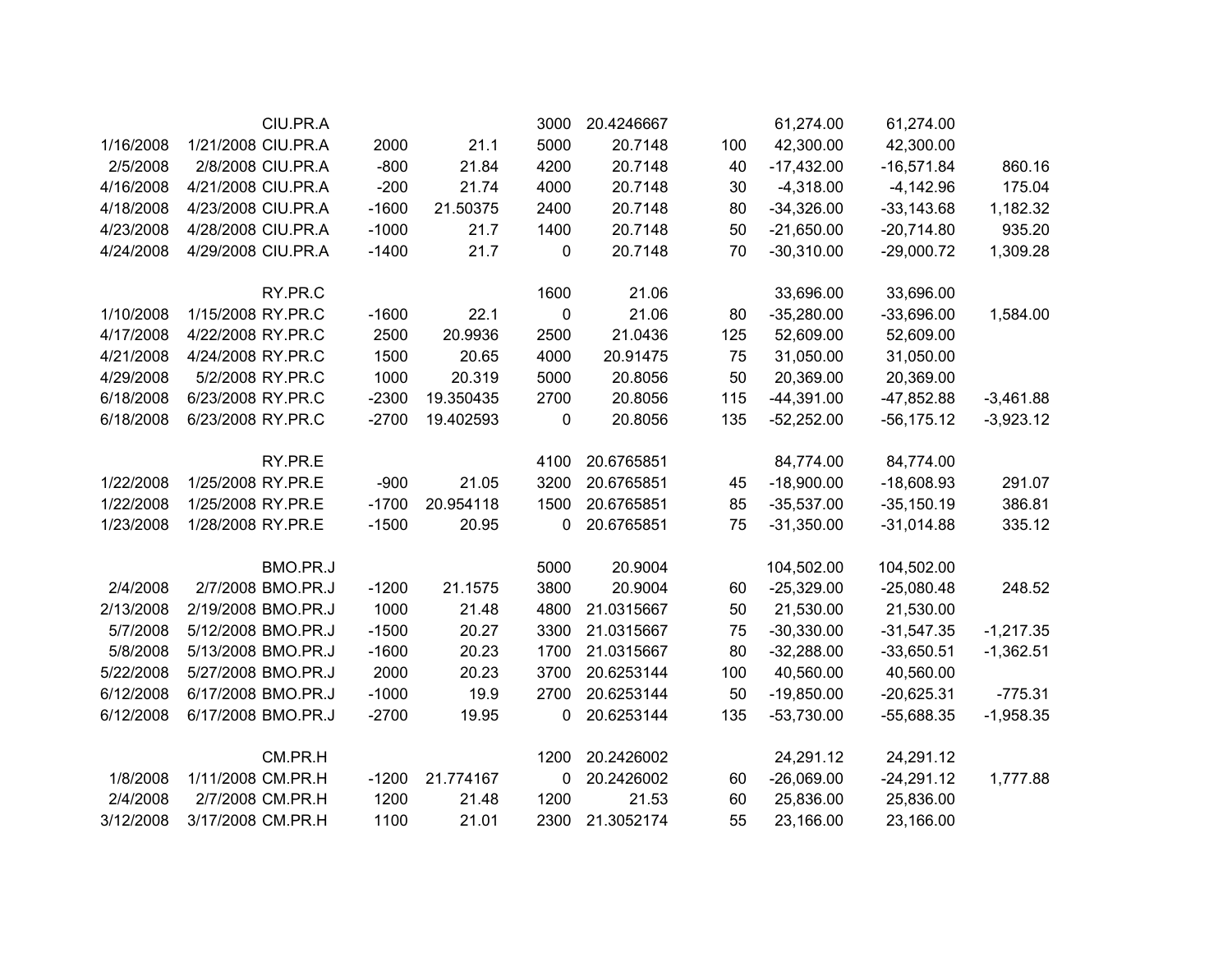| 3/13/2008 | 3/18/2008 CM.PR.H  | 1000    | 20.85     | 3300             | 21.1824242 | 50  | 20,900.00    | 20,900.00     |             |
|-----------|--------------------|---------|-----------|------------------|------------|-----|--------------|---------------|-------------|
| 3/17/2008 | 3/20/2008 CM.PR.H  | $-2000$ | 20.96     | 1300             | 21.1824242 | 100 | $-41,820.00$ | $-42,364.85$  | $-544.85$   |
| 3/18/2008 | 3/24/2008 CM.PR.H  | 2000    | 20.9775   | 3300             | 21.0885308 | 100 | 42,055.00    | 42,055.00     |             |
| 4/7/2008  | 4/10/2008 CM.PR.H  | 1500    | 20.396    | 4800             | 20.8877399 | 75  | 30,669.00    | 30,669.00     |             |
|           | CM.PR.J            |         |           | 3900             | 18.55      |     | 72,345.00    | 72,345.00     |             |
| 1/7/2008  | 1/10/2008 CM.PR.J  | $-2000$ | 20.25     | 1900             | 18.55      | 100 | $-40,400.00$ | $-37,100.00$  | 3,300.00    |
| 1/8/2008  | 1/11/2008 CM.PR.J  | $-1900$ | 20.5      | $\pmb{0}$        | 18.55      | 95  | $-38,855.00$ | $-35,245.00$  | 3,610.00    |
| 2/8/2008  | 2/13/2008 CM.PR.J  | 1800    | 20.47     | 1800             | 20.52      | 90  | 36,936.00    | 36,936.00     |             |
| 2/12/2008 | 2/15/2008 CM.PR.J  | 2100    | 20.47     | 3900             | 20.52      | 105 | 43,092.00    | 43,092.00     |             |
| 3/11/2008 | 3/14/2008 CM.PR.J  | $-1600$ | 20.3      | 2300             | 20.52      | 80  | $-32,400.00$ | $-32,832.00$  | $-432.00$   |
| 3/12/2008 | 3/17/2008 CM.PR.J  | $-1400$ | 20.202143 | 900              | 20.52      | 70  | $-28,213.00$ | $-28,728.00$  | $-515.00$   |
| 3/13/2008 | 3/18/2008 CM.PR.J  | $-900$  | 20.03     | $\boldsymbol{0}$ | 20.52      | 45  | $-17,982.00$ | $-18,468.00$  | $-486.00$   |
| 6/10/2008 | 6/13/2008 CM.PR.J  | 2000    | 19.1      | 2000             | 19.15      | 100 | 38,300.00    | 38,300.00     |             |
| 6/10/2008 | 6/13/2008 CM.PR.J  | 1700    | 19.02     | 3700             | 19.1132432 | 85  | 32,419.00    | 32,419.00     |             |
| 1/4/2008  | 1/9/2008 BNS.PR.L  | 1200    | 21.4      | 1200             | 21.45      | 60  | 25,740.00    | 25,740.00     |             |
| 3/4/2008  | 3/7/2008 BNS.PR.L  | $-1200$ | 21.841667 | 0                | 21.45      | 60  | $-26,150.00$ | $-25,740.00$  | 410.00      |
| 1/4/2008  | 1/9/2008 RY.PR.A   | 900     | 21.405556 | 900              | 21.455556  | 45  | 19,310.00    | 19,310.00     |             |
| 1/8/2008  | 1/11/2008 RY.PR.A  | 1900    | 21.5      | 2800             | 21.519643  | 95  | 40,945.00    | 40,945.00     |             |
| 1/23/2008 | 1/28/2008 RY.PR.A  | $-1100$ | 20.601818 | 1700             | 21.519643  | 55  | $-22,607.00$ | $-23,671.61$  | $-1,064.61$ |
| 1/23/2008 | 1/28/2008 RY.PR.A  | $-1700$ | 20.642941 | 0                | 21.519643  | 85  | $-35,008.00$ | $-36,583.39$  | $-1,575.39$ |
| 1/7/2008  | 1/10/2008 BNS.PR.M | 2000    | 21.27     | 2000             | 21.32      | 100 | 42,640.00    | 42,640.00     |             |
| 1/8/2008  | 1/11/2008 BNS.PR.M | 1200    | 21.49     | 3200             | 21.4025    | 60  | 25,848.00    | 25,848.00     |             |
| 1/23/2008 | 1/28/2008 BNS.PR.M | 1500    | 20.61     | 4700             | 21.1655319 | 75  | 30,990.00    | 30,990.00     |             |
| 1/29/2008 | 2/1/2008 BNS.PR.M  | $-1400$ | 20.97     | 3300             | 21.1655319 | 70  | $-29,288.00$ | $-29,631.74$  | $-343.74$   |
| 2/26/2008 | 2/29/2008 BNS.PR.M | $-1300$ | 21.8      | 2000             | 21.1655319 | 65  | $-28,275.00$ | $-27,515.19$  | 759.81      |
| 3/7/2008  | 3/12/2008 BNS.PR.M | 2000    | 21.26     | 4000             | 21.237766  | 100 | 42,620.00    | 42,620.00     |             |
| 3/11/2008 | 3/14/2008 BNS.PR.M | $-2000$ | 21.25     | 2000             | 21.237766  | 100 | $-42,400.00$ | $-42,475.53$  | $-75.53$    |
| 3/20/2008 | 3/26/2008 BNS.PR.M | 600     | 21.09     | 2600             | 21.2152046 | 30  | 12,684.00    | 12,684.00     |             |
| 3/27/2008 | 4/1/2008 BNS.PR.M  | $-2600$ | 20.99     | 0                | 21.2152046 | 130 | $-54,444.00$ | $-55, 159.53$ | $-715.53$   |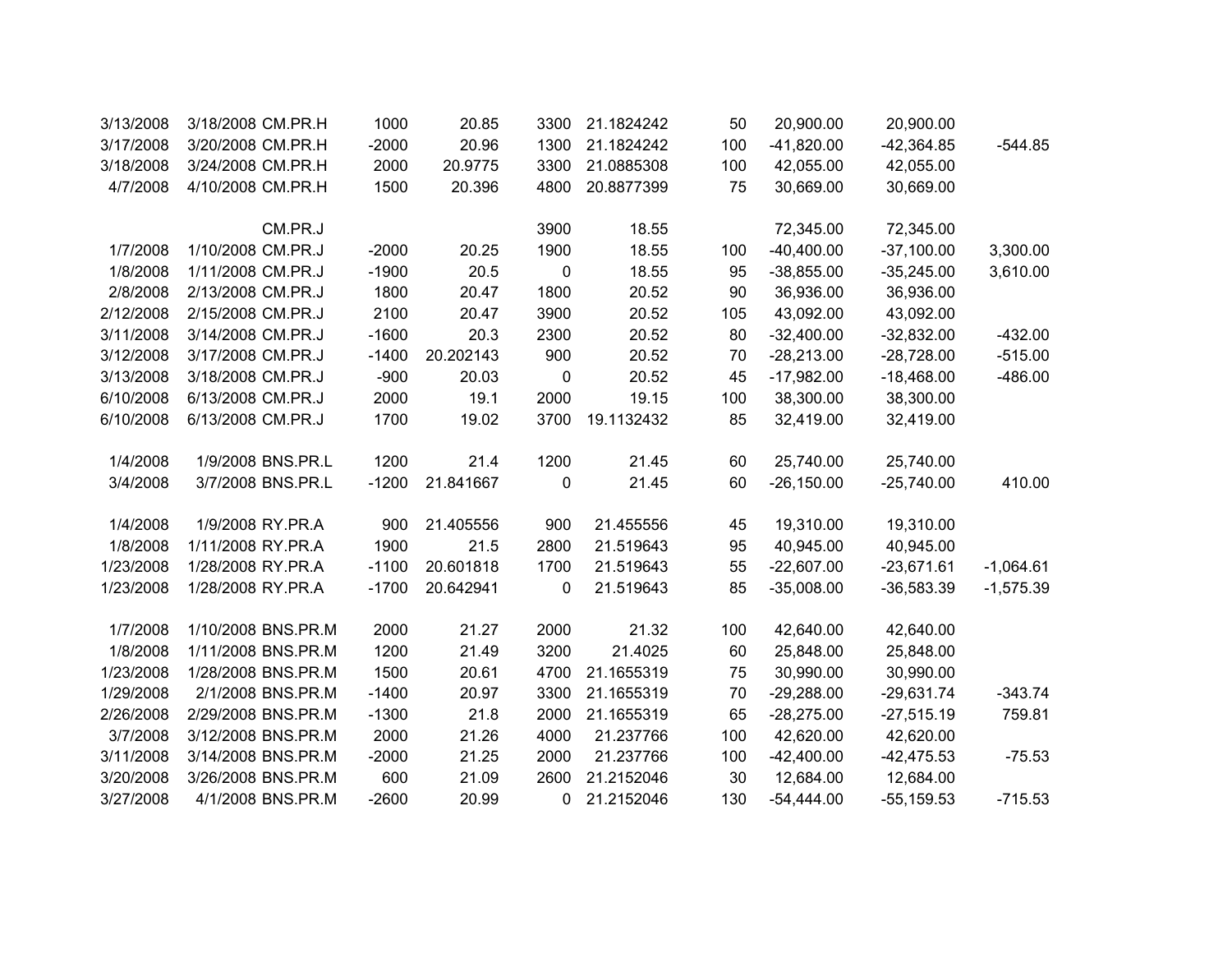| 1/8/2008  | 1/11/2008 BAM.PR.J | 1000    | 24.9      | 1000      | 24.95      | 50  | 24,950.00    | 24,950.00    |           |
|-----------|--------------------|---------|-----------|-----------|------------|-----|--------------|--------------|-----------|
| 1/21/2008 | 1/24/2008 BAM.PR.J | $-1000$ | 25.7      | 0         | 24.95      | 50  | $-25,650.00$ | $-24,950.00$ | 700.00    |
| 1/23/2008 | 1/28/2008 HSB.PR.C | 3700    | 22.4      | 3700      | 22.45      | 185 | 83,065.00    | 83,065.00    |           |
| 2/5/2008  | 2/8/2008 HSB.PR.C  | $-3700$ | 23.551351 | 0         | 22.45      | 185 | $-86,955.00$ | $-83,065.00$ | 3,890.00  |
| 1/28/2008 | 1/31/2008 CM.PR.I  | 1400    | 20.566429 | 1400      | 20.616429  | 70  | 28,863.00    | 28,863.00    |           |
| 2/6/2008  | 2/11/2008 CM.PR.I  | 1200    | 20.91     | 2600      | 20.7750002 | 60  | 25,152.00    | 25,152.00    |           |
| 2/7/2008  | 2/12/2008 CM.PR.I  | 1600    | 20.936875 | 4200      | 20.8557144 | 80  | 33,579.00    | 33,579.00    |           |
| 1/29/2008 | 2/1/2008 CM.PR.E   | 1400    | 23.92     | 1400      | 23.97      | 70  | 33,558.00    | 33,558.00    |           |
| 2/7/2008  | 2/12/2008 CM.PR.E  | $-1400$ | 24.520714 | 0         | 23.97      | 70  | $-34,259.00$ | $-33,558.00$ | 701.00    |
| 3/11/2008 | 3/14/2008 CM.PR.E  | 2000    | 24        | 2000      | 24.05      | 100 | 48,100.00    | 48,100.00    |           |
| 3/18/2008 | 3/24/2008 CM.PR.E  | $-800$  | 23.6      | 1200      | 24.05      | 40  | $-18,840.00$ | $-19,240.00$ | $-400.00$ |
| 3/18/2008 | 3/24/2008 CM.PR.E  | $-1200$ | 23.62     | $\pmb{0}$ | 24.05      | 60  | $-28,284.00$ | $-28,860.00$ | $-576.00$ |
| 4/4/2008  | 4/9/2008 CM.PR.E   | 1900    | 23.25     | 1900      | 23.3       | 95  | 44,270.00    | 44,270.00    |           |
| 5/23/2008 | 5/28/2008 CM.PR.E  | $-1000$ | 24.01     | 900       | 23.3       | 50  | $-23,960.00$ | $-23,300.00$ | 660.00    |
| 5/28/2008 | 6/2/2008 CM.PR.E   | 2100    | 23.729524 | 3000      | 23.6356668 | 105 | 49,937.00    | 49,937.00    |           |
| 6/10/2008 | 6/13/2008 CM.PR.E  | $-2000$ | 23.5595   | 1000      | 23.6356668 | 100 | $-47,019.00$ | $-47,271.33$ | $-252.33$ |
| 6/10/2008 | 6/13/2008 CM.PR.E  | $-1000$ | 23.5      | 0         | 23.6356668 | 50  | $-23,450.00$ | $-23,635.67$ | $-185.67$ |
| 1/30/2008 | 1/31/2008 BNS.PR.O | 4000    | 25        | 4000      | 25.0075    | 30  | 100,030.00   | 100,030.00   |           |
| 2/1/2008  | 2/6/2008 BNS.PR.O  | $-1200$ | 25.130833 | 2800      | 25.0075    | 60  | $-30,097.00$ | $-30,009.00$ | 88.00     |
| 2/5/2008  | 2/8/2008 BNS.PR.O  | $-2000$ | 25.18     | 800       | 25.0075    | 100 | $-50,260.00$ | $-50,015.00$ | 245.00    |
| 2/13/2008 | 2/19/2008 BNS.PR.O | $-800$  | 25.4725   | 0         | 25.0075    | 40  | $-20,338.00$ | $-20,006.00$ | 332.00    |
| 2/1/2008  | 2/6/2008 CM.PR.D   | 1200    | 25.15     | 1200      | 25.2       | 60  | 30,240.00    | 30,240.00    |           |
| 2/5/2008  | 2/8/2008 CM.PR.D   | 2000    | 25.0985   | 3200      | 25.1678125 | 100 | 50,297.00    | 50,297.00    |           |
| 2/8/2008  | 2/13/2008 CM.PR.D  | $-1500$ | 25.05     | 1700      | 25.1678125 | 75  | $-37,500.00$ | $-37,751.72$ | $-251.72$ |
| 2/12/2008 | 2/15/2008 CM.PR.D  | $-1700$ | 25.032353 | 0         | 25.1678125 | 85  | $-42,470.00$ | $-42,785.28$ | $-315.28$ |
| 2/5/2008  | 2/8/2008 ELF.PR.G  | 4000    | 20        | 4000      | 20.05      | 200 | 80,200.00    | 80,200.00    |           |
| 3/6/2008  | 3/11/2008 ELF.PR.G | $-1000$ | 20.4      | 3000      | 20.05      | 50  | $-20,350.00$ | $-20,050.00$ | 300.00    |
| 3/7/2008  | 3/12/2008 ELF.PR.G | $-1400$ | 20.4      | 1600      | 20.05      | 70  | $-28,490.00$ | $-28,070.00$ | 420.00    |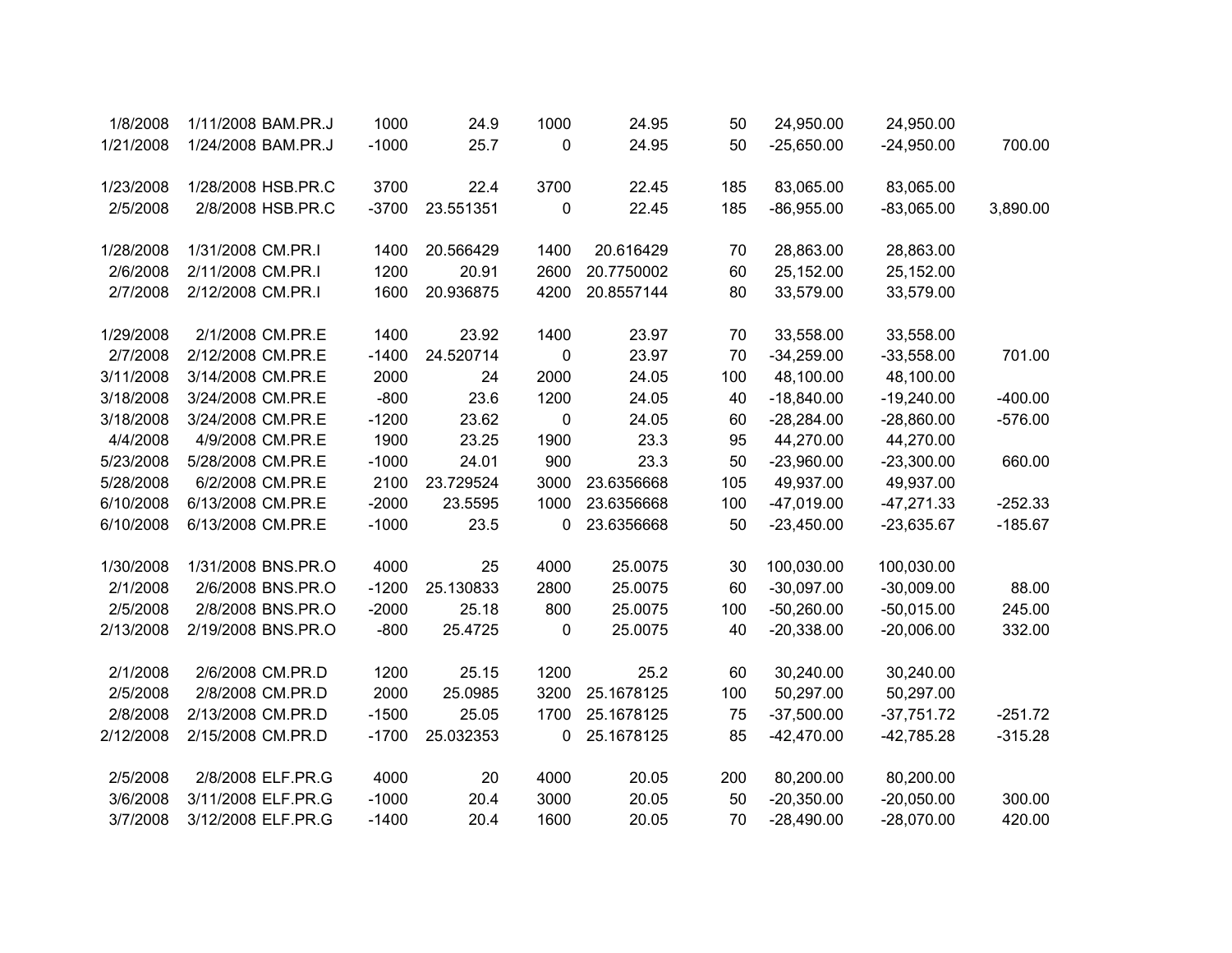| 3/10/2008 | 3/13/2008 ELF.PR.G | $-700$  | 20.407143 | 900  | 20.05      | 35  | $-14,250.00$ | $-14,035.00$ | 215.00      |
|-----------|--------------------|---------|-----------|------|------------|-----|--------------|--------------|-------------|
| 4/21/2008 | 4/24/2008 ELF.PR.G | $-900$  | 19.04     | 0    | 20.05      | 45  | $-17,091.00$ | $-18,045.00$ | $-954.00$   |
|           |                    |         |           |      |            |     |              |              |             |
| 2/25/2008 | 2/28/2008 BAM.PR.N | 2200    | 18.911818 | 2200 | 18.961818  | 110 | 41,716.00    | 41,716.00    |             |
| 2/29/2008 | 3/5/2008 BAM.PR.N  | 3600    | 19.092    | 5800 | 19.0736551 | 180 | 68,911.20    | 68,911.20    |             |
|           |                    |         |           |      |            |     |              |              |             |
| 2/26/2008 | 2/29/2008 NA.PR.L  | 2400    | 22.245417 | 2400 | 22.295417  | 120 | 53,509.00    | 53,509.00    |             |
| 3/6/2008  | 3/11/2008 NA.PR.L  | 1000    | 22        | 3400 | 22.2232355 | 50  | 22,050.00    | 22,050.00    | 0.00        |
| 4/8/2008  | 4/11/2008 NA.PR.L  | 1500    | 21.01     | 4900 | 21.867143  | 75  | 31,590.00    | 31,590.00    | 0.00        |
| 3/11/2008 | 3/12/2008 TD.PR.R  | 4000    | 25        | 4000 | 25.0075    | 30  | 100,030.00   | 100,030.00   |             |
| 3/18/2008 | 3/24/2008 TD.PR.R  | $-900$  | 24.82     | 3100 | 25.0075    | 45  | $-22,293.00$ | $-22,506.75$ | $-213.75$   |
| 3/20/2008 | 3/26/2008 TD.PR.R  | $-3100$ | 24.9      | 0    | 25.0075    | 155 | $-77,035.00$ | $-77,523.25$ | $-488.25$   |
|           |                    |         |           |      |            |     |              |              |             |
| 3/17/2008 | 3/20/2008 CM.PR.G  | 1400    | 23        | 1400 | 23.05      | 70  | 32,270.00    | 32,270.00    |             |
| 4/18/2008 | 4/23/2008 CM.PR.G  | $-300$  | 23.2      | 1100 | 23.05      | 30  | $-6,930.00$  | $-6,915.00$  | 15.00       |
| 5/23/2008 | 5/28/2008 CM.PR.G  | 700     | 23.131429 | 1800 | 23.1011113 | 35  | 16,227.00    | 16,227.00    |             |
| 5/30/2008 | 6/4/2008 CM.PR.G   | $-1000$ | 22.97     | 800  | 23.1011113 | 50  | $-22,920.00$ | $-23,101.11$ | $-181.11$   |
| 5/30/2008 | 6/4/2008 CM.PR.G   | $-300$  | 23.05     | 500  | 23.1011113 | 15  | $-6,900.00$  | $-6,930.33$  | $-30.33$    |
| 5/30/2008 | 6/4/2008 CM.PR.G   | $-300$  | 22.98     | 200  | 23.1011113 | 15  | $-6,879.00$  | $-6,930.33$  | $-51.33$    |
|           |                    |         |           |      |            |     |              |              |             |
| 3/18/2008 | 3/24/2008 PWF.PR.F | 900     | 23.3      | 900  | 23.35      | 45  | 21,015.00    | 21,015.00    |             |
| 3/28/2008 | 4/2/2008 PWF.PR.F  | $-900$  | 23.65     | 0    | 23.35      | 45  | $-21,240.00$ | $-21,015.00$ | 225.00      |
| 4/8/2008  | 4/11/2008 PWF.PR.F | 1000    | 23.25     | 1000 | 23.3       | 50  | 23,300.00    | 23,300.00    |             |
| 4/15/2008 | 4/18/2008 PWF.PR.F | 200     | 22.65     | 1200 | 23.2166667 | 30  | 4,560.00     | 4,560.00     |             |
| 4/16/2008 | 4/21/2008 PWF.PR.F | 600     | 23        | 1800 | 23.1611111 | 30  | 13,830.00    | 13,830.00    |             |
| 4/24/2008 | 4/29/2008 PWF.PR.F | $-1800$ | 23.007778 | 0    | 23.1611111 | 90  | $-41,324.00$ | $-41,690.00$ | $-366.00$   |
| 6/20/2008 | 6/25/2008 PWF.PR.F | 2400    | 21.848333 | 2400 | 21.898333  | 120 | 52,556.00    | 52,556.00    |             |
| 6/27/2008 | 7/3/2008 PWF.PR.F  | 1500    | 21.916    | 3900 | 21.9243588 | 75  | 32,949.00    | 32,949.00    |             |
|           |                    |         |           |      |            |     |              |              |             |
| 3/19/2008 | 3/25/2008 SLF.PR.A | 400     | 21.81     | 400  | 21.885     | 30  | 8,754.00     | 8,754.00     |             |
| 6/11/2008 | 6/16/2008 SLF.PR.A | 2100    | 20.65     | 2500 | 20.8896    | 105 | 43,470.00    | 43,470.00    |             |
| 6/12/2008 | 6/17/2008 SLF.PR.A | 1800    | 20.47     | 4300 | 20.7348837 | 90  | 36,936.00    | 36,936.00    |             |
| 6/20/2008 | 6/25/2008 SLF.PR.A | $-2300$ | 19.523043 | 2000 | 20.7348837 | 115 | $-44,788.00$ | $-47,690.23$ | $-2,902.23$ |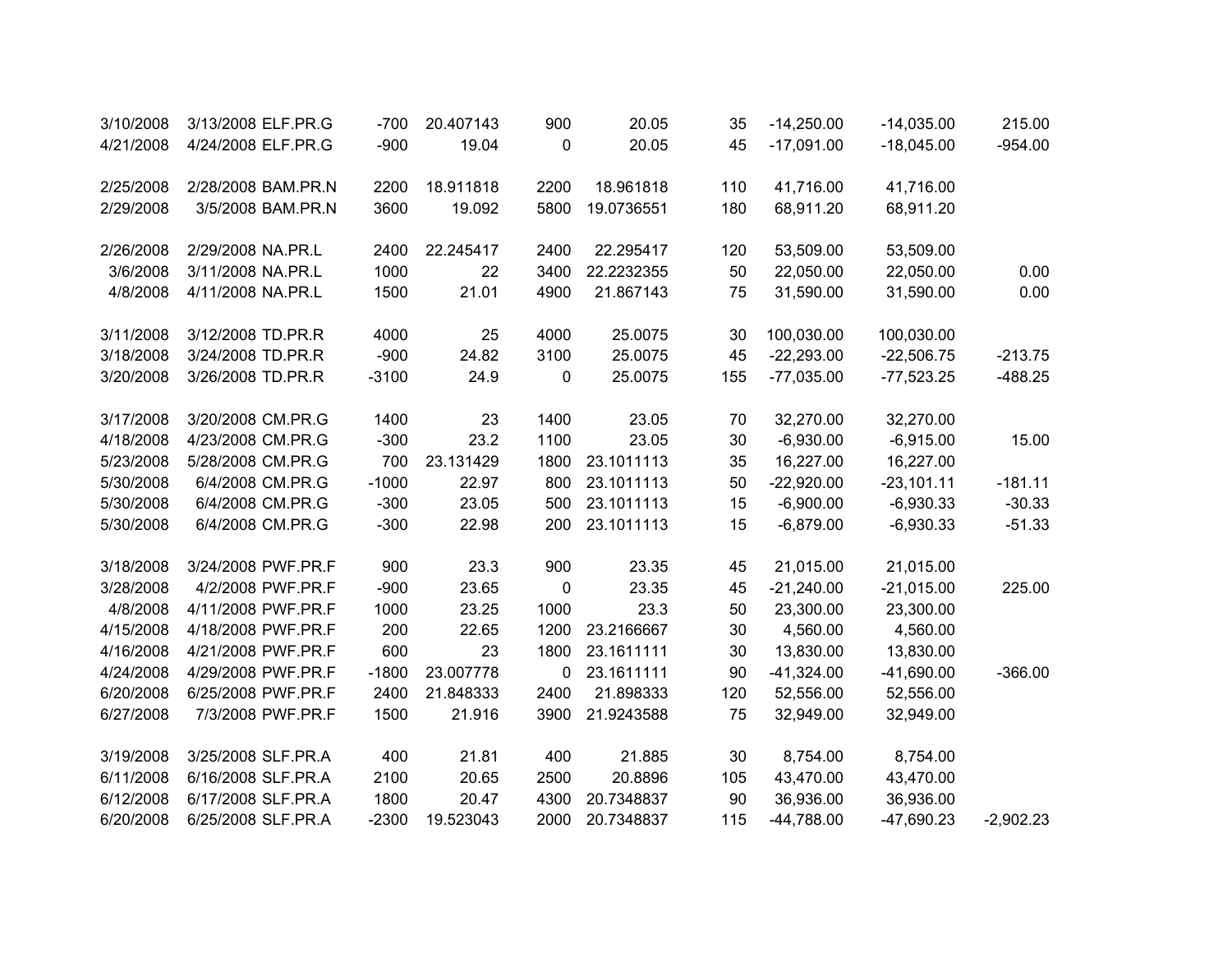| 6/27/2008 | 7/3/2008 SLF.PR.A  | $-2000$ | 20.0045   | 0    | 20.7348837 | 100 | $-39,909.00$ | $-41,469.77$  | $-1,560.77$ |
|-----------|--------------------|---------|-----------|------|------------|-----|--------------|---------------|-------------|
| 3/20/2008 | 3/26/2008 GWO.PR.G | 1000    | 23.2      | 1000 | 23.25      | 50  | 23,250.00    | 23,250.00     |             |
| 3/20/2008 | 3/26/2008 GWO.PR.G | 2000    | 23.3      | 3000 | 23.3166667 | 100 | 46,700.00    | 46,700.00     |             |
| 4/1/2008  | 4/4/2008 GWO.PR.G  | 300     | 23.11     | 3300 | 23.3069697 | 30  | 6,963.00     | 6,963.00      |             |
| 4/2/2008  | 4/7/2008 GWO.PR.G  | 1000    | 23.2      | 4300 | 23.2937209 | 50  | 23,250.00    | 23,250.00     |             |
| 4/16/2008 | 4/21/2008 GWO.PR.G | $-600$  | 23.52     | 3700 | 23.2937209 | 30  | $-14,082.00$ | $-13,976.23$  | 105.77      |
| 4/21/2008 | 4/24/2008 GWO.PR.G | $-1700$ | 23.26     | 2000 | 23.2937209 | 85  | $-39,457.00$ | $-39,599.33$  | $-142.33$   |
| 4/21/2008 | 4/24/2008 GWO.PR.G | $-2000$ | 23.2555   | 0    | 23.2937209 | 100 | $-46,411.00$ | $-46,587.44$  | $-176.44$   |
| 6/18/2008 | 6/23/2008 GWO.PR.G | 2700    | 21.296296 | 2700 | 21.346296  | 135 | 57,635.00    | 57,635.00     |             |
| 6/18/2008 | 6/23/2008 GWO.PR.G | 2300    | 21.20913  | 5000 | 21.3061996 | 115 | 48,896.00    | 48,896.00     |             |
| 3/27/2008 | 4/1/2008 BMO.PR.K  | 2600    | 22.580769 | 2600 | 22.630769  | 130 | 58,840.00    | 58,840.00     |             |
| 3/28/2008 | 4/2/2008 BMO.PR.K  | 1000    | 22.3      | 3600 | 22.5527776 | 50  | 22,350.00    | 22,350.00     |             |
| 3/28/2008 | 4/2/2008 BMO.PR.K  | 1400    | 22.3      | 5000 | 22.4959999 | 70  | 31,290.00    | 31,290.00     |             |
| 4/18/2008 | 4/23/2008 BMO.PR.K | $-1400$ | 23        | 3600 | 22.4959999 | 70  | $-32,130.00$ | $-31,494.40$  | 635.60      |
| 5/1/2008  | 5/6/2008 BMO.PR.K  | $-1600$ | 22.855    | 2000 | 22.4959999 | 80  | $-36,488.00$ | $-35,993.60$  | 494.40      |
| 5/13/2008 | 5/16/2008 BMO.PR.K | 1800    | 22.8      | 3800 | 22.6636841 | 90  | 41,130.00    | 41,130.00     |             |
| 5/22/2008 | 5/27/2008 BMO.PR.K | $-3800$ | 23.25     | 0    | 22.6636841 | 190 | $-88,160.00$ | $-86, 122.00$ | 2,038.00    |
| 4/9/2008  | 4/14/2008 GWO.PR.H | 2500    | 21.55     | 2500 | 21.6       | 125 | 54,000.00    | 54,000.00     |             |
| 4/17/2008 | 4/22/2008 GWO.PR.H | $-2500$ | 21.85     | 0    | 21.6       | 125 | $-54,500.00$ | $-54,000.00$  | 500.00      |
| 4/17/2008 | 4/22/2008 POW.PR.B | 400     | 22.9      | 400  | 22.975     | 30  | 9,190.00     | 9,190.00      |             |
| 4/18/2008 | 4/23/2008 POW.PR.B | 1400    | 22.965714 | 1800 | 23.0066664 | 70  | 32,222.00    | 32,222.00     |             |
| 5/13/2008 | 5/16/2008 POW.PR.B | $-1800$ | 23.8      | 0    | 23.0066664 | 90  | $-42,750.00$ | $-41,412.00$  | 1,338.00    |
| 6/27/2008 | 7/3/2008 POW.PR.B  | 500     | 21.6      | 500  | 21.66      | 30  | 10,830.00    | 10,830.00     |             |
| 4/18/2008 | 4/23/2008 RY.PR.B  | 1600    | 21.31     | 1600 | 21.36      | 80  | 34,176.00    | 34,176.00     |             |
| 4/21/2008 | 4/24/2008 RY.PR.B  | 1000    | 21.22     | 2600 | 21.3253846 | 50  | 21,270.00    | 21,270.00     |             |
| 4/21/2008 | 4/24/2008 RY.PR.B  | 2000    | 21.18     | 4600 | 21.283913  | 100 | 42,460.00    | 42,460.00     |             |
| 6/11/2008 | 6/16/2008 RY.PR.B  | $-4600$ | 21.087609 | 0    | 21.283913  | 230 | $-96,773.00$ | $-97,906.00$  | $-1,133.00$ |
| 4/23/2008 | 4/28/2008 HSB.PR.D | 1100    | 21.796364 | 1100 | 21.846364  | 55  | 24,031.00    | 24,031.00     |             |